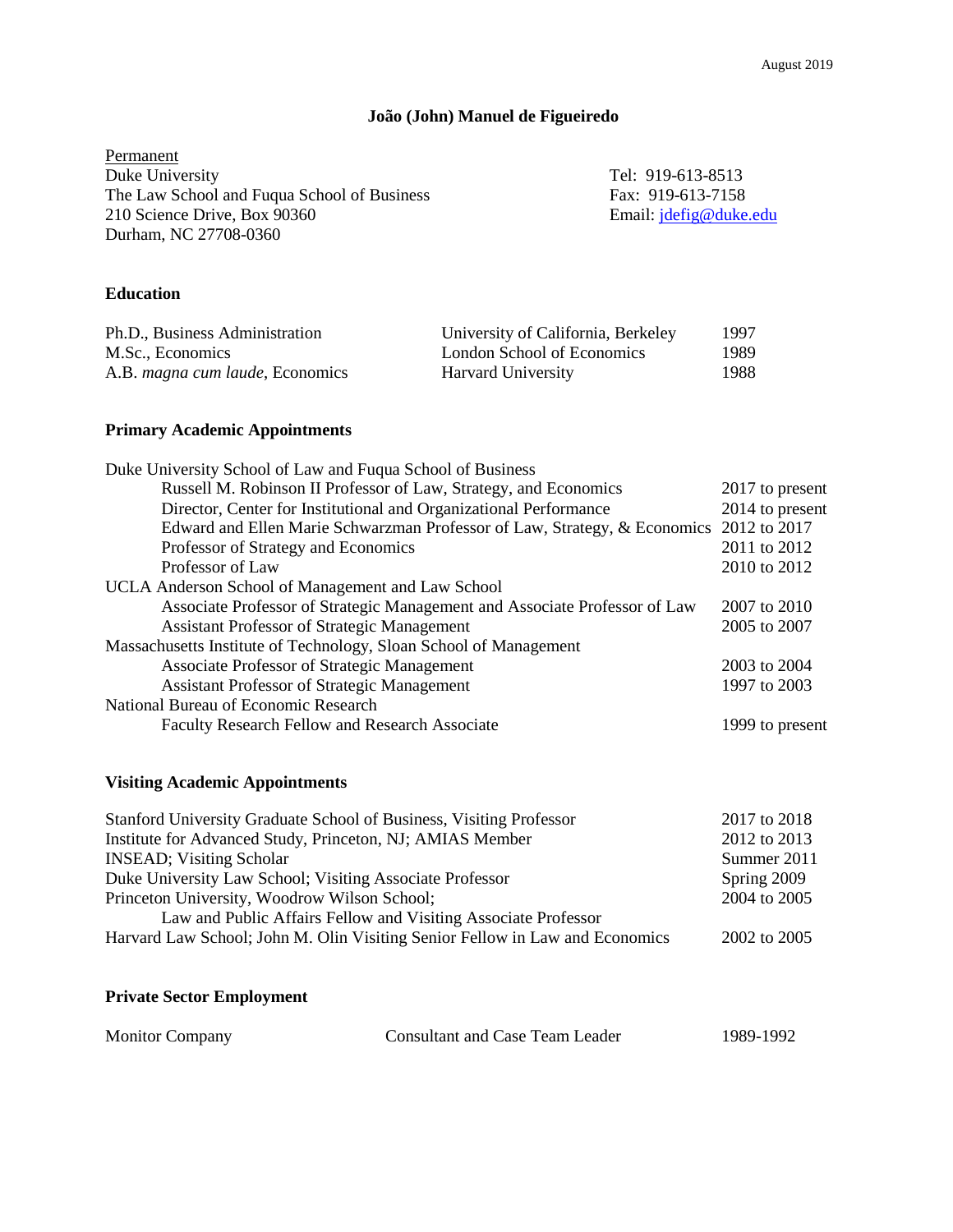# **Books**

de Figueiredo, John M., Michael Lenox, Felix Oberholzer-Gee, and Richard Vanden Bergh (editors) (2016). Advances in Strategic Management: Strategy Beyond Markets*.* Emerald Publishing: Bingley, UK.

# **Published Articles**

Cameron, Charles, and John M. de Figueiredo (2019). "Quitting in Protest: Presidential Policy Making and Civil Service Response," Quarterly Journal of Political Science*, conditionally accepted*.

Bruce, Joshua R., John M. de Figueiredo, and Brian S. Silverman (2019). "Public Contracting for Private Innovation: Government Capabilities, Decision Rights, and Performance Outcomes," Strategic Management Journal 40(4): 533-555*.*

Barrientos, Andres F., Alexander Bolton, Tom Balmat, Jerome P. Reiter, John M. de Figueiredo, Ashwin Machanavajjhala, Yan Chen, Charley Kneifel, and Mark DeLong (2018). "A Framework for Sharing Confidential Research Data, Applied to Investigating Differential Pay by Race in the U.S. Government," Annals of Applied Statistics 12(2): 1124-1156.

Zhang, Congshang, and John M. de Figueiredo (2018). "Are Recessions Good for Government Hires? The Effect of Unemployment on Public Sector Human Capital," Economics Letters 170: 1-5.

de Figueiredo, John M., and Brian S. Silverman (2017). "On the Genesis of Interfirm Relational Contracts," Strategy Science, 2(4): 234-245.

de Figueiredo, John M, and Edward H. Stiglitz (2017). "Signing Statements and Presidentializing Legislative History," Administrative Law Review, 69(4): 841-868.

Bolton, Alexander D., John M. de Figueiredo, and David E. Lewis (2017). "Will Federal Employees Work for a President They Disagree With?" Harvard Business Review, Online Edition, February 10, 2017.

de Figueiredo, John M., and Brian Richter (2014). "Advancing the Empirical Literature in Lobbying," Annual Review of Political Science, 17: 163-185.

de Figueiredo, John M. (2013). "Committee Jurisdiction, Congressional Behavior, and Policy Outcomes," Public Choice 154(1-2): 119-137.

de Figueiredo, John M., and Brian S. Silverman (2012). "Firm Survival and Industry Evolution in Vertically Related Populations," Management Science 58: 1632-1650.

de Figueiredo, John M., Chang Ho Ji, and Thad Kousser (2011*)*. "Financing Direct Democracy: Revisiting the Literature on Campaign Finance of Initiatives," Journal of Law, Economics and Organization 27(3): 485-514.

de Figueiredo, John M. and Brian S. Silverman (2010). "Vertically Challenged: Vertically Related Populations, Exit Rates, and the Evolution of the Laser Printer Industry." Academy of Management Best Paper Proceedings.

de Figueiredo, John M. (2009). "Integrated Political Strategy," Advances in Strategic Management: Economic Institutions of Strategy, 26: 459-486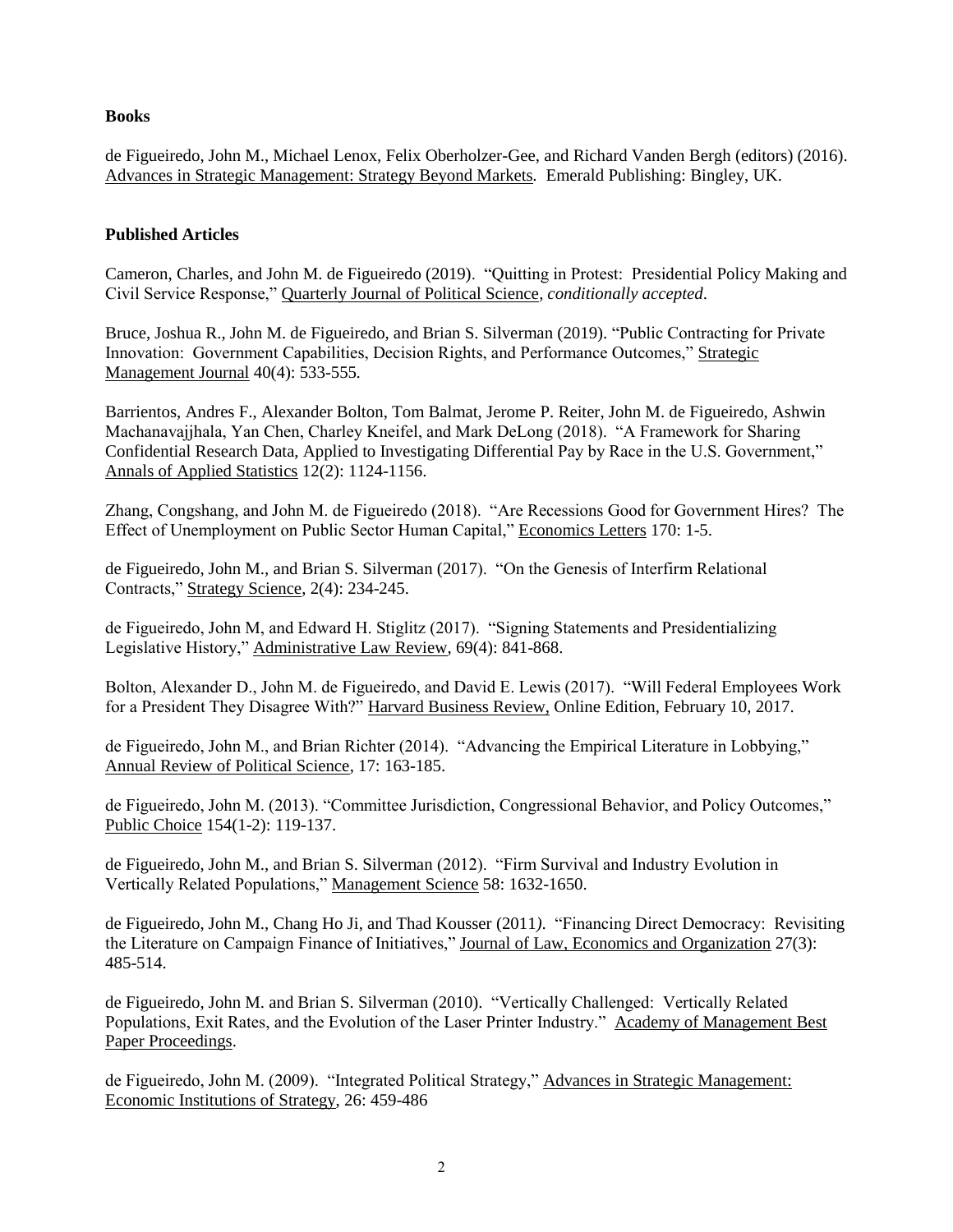de Figueiredo, John M. (2009). "Rulemaking, Democracy, and Digitization in Administrative Agencies," International Association for the Development of the Information Society Annual Conference Proceedings, Barcelona, Spain.

de Figueiredo, John M., and Brian S. Silverman (2007). "Churn Baby Churn: Strategic Dynamics Among Dominant and Fringe Firms in a Segmented Industry," Management Science 53: 632-650.

de Figueiredo, J. M., and B. S. Silverman (2006). "Academic Earmarks and the Returns to Lobbying," Journal of Law and Economics, 49(2) (October), 597-626.

de Figueiredo, J.M. (2006). "E-Rulemaking at the Federal Communications Commission: Bringing Data to Theory," Duke Law Journal 55(4), 969-994.

de Figueiredo, J. M., and M. K. Kyle (2006). "Surviving the Gales of Creative Destruction: The Determinants of Product Turnover," Strategic Management Journal, 27*:* 241-264.

de Figueiredo, John M. (2006). "When Do Interest Groups Use Electronic Rulemaking?" ACM dg.o Conference Proceedings.

de Figueiredo, J. M. (2005). "Strategic Plaintiffs and Ideological Judges in Telecommunications Litigation," Journal of Law, Economics and Organization 21(2): 501-523.

de Figueiredo, J. M. (2005). "How Much Does Money Matter in a Direct Democracy?" Southern California Law Review 78 (4): 1065-1074.

de Figueiredo, J. M., and E. Garrett (2005). "Paying for Politics," Southern California Law Review, 78 (3): 591-668.

de Figueiredo, J. M., and M. K. Kyle (2005). "How Do Firms Obtain and Retain Their Dominant Position?" Best Paper Proceedings of the Academy of Management 2005.

de Figueiredo, J. M., and J. K. Kim (2004). "When do Firms Hire Lobbyists? The Organization of Lobbying at the Federal Communications Commission," Industrial and Corporate Change 13(6): 883-900.

Ansolabehere, S. D., J. M. de Figueiredo, and J. M. Snyder (2003). "Why Is There So Little Money in U.S. Politics?" Journal of Economic Perspectives 17(1) 105-130.

de Figueiredo, J. M., and R. J. de Figueiredo, Jr. (2002). "The Allocation of Resources by Interest Groups: Lobbying, Litigation, and Administrative Regulation," Business and Politics 4(2): 161-181.

de Figueiredo, J. M. (2002). "Lobbying and Information in Politics," Business and Politics 4(2): 125-129.

Reprinted in Coen, David, and Wyn Grant (eds.) (2016). Edward Elgar Handbook on Business and Government. Cambridge, UK: Edward Elgar Publishing.

de Figueiredo, J. M., and R. J. de Figueiredo, Jr. (2002). "Managerial Decision-Making in Nonmarket Environments: A Survey Experiment," Advances in Strategic Management, pp. 67-96.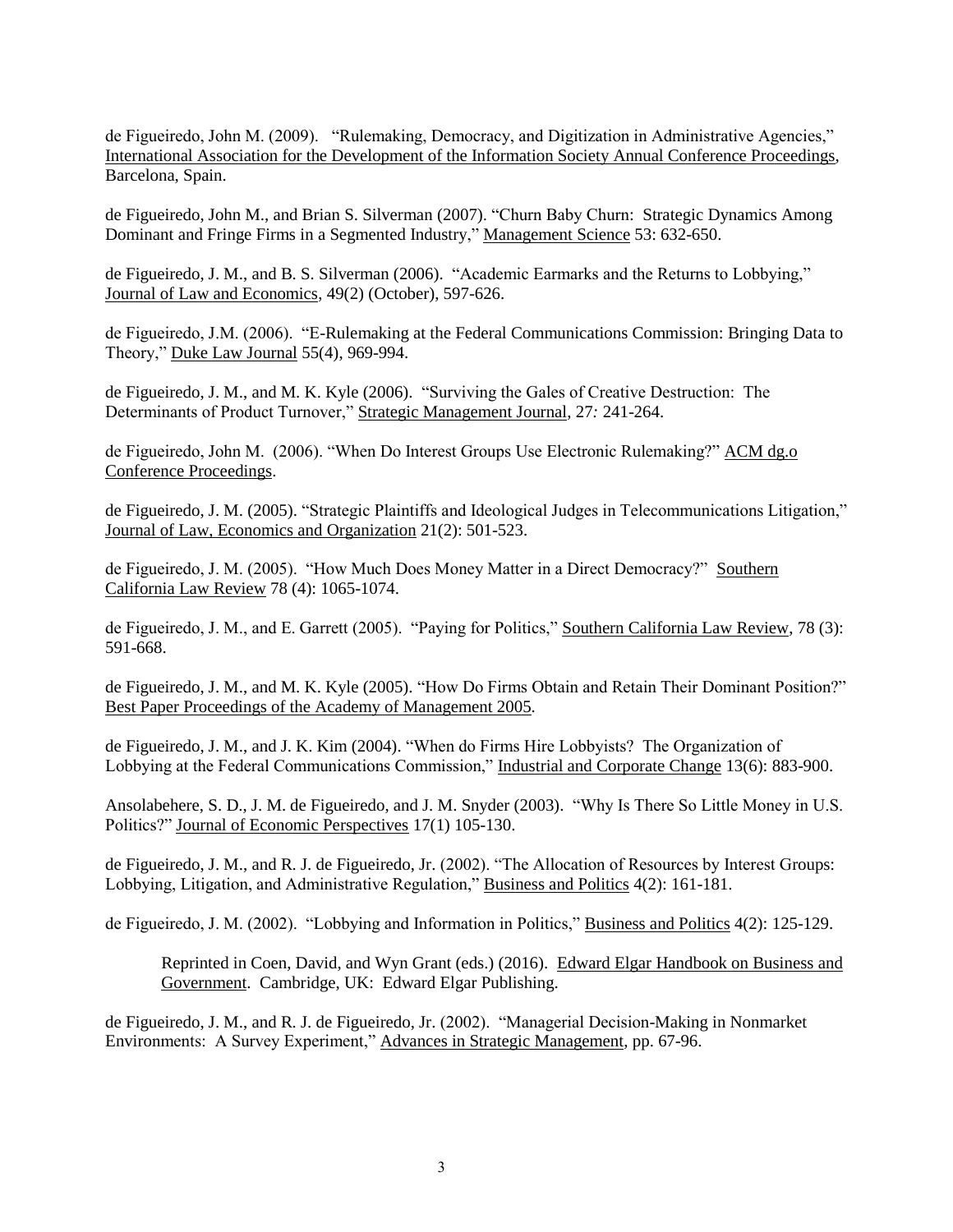de Figueiredo, J. M., and E. H. Tiller (2001). "The Structure and Conduct of Lobbying: An Empirical Analysis of Corporate Lobbying at the Federal Communications Commission," Journal of Economics and Management Strategy 10(1): 91-122.

de Figueiredo, J. M. (2000). "Finding Sustainable Profitability in Electronic Commerce," Sloan Management Review, 41(4): 41-52.

> Reprinted in eds. Erik Brynjolfsson and Glen Urban. Strategies for Success in E-Business. (Josey Bass: New York), 2002.

de Figueiredo, J. M., G. Gryski, E. H. Tiller, and G. Zuk (2000). "Congress and the Political Expansion of the U.S. District Courts," American Law and Economics Review, 2(1): 107-125.

de Figueiredo, J. M., and E. H. Tiller (1996). "Congressional Control of the Courts: A Theoretical and Empirical Analysis of Expansion of the Federal Judiciary," Journal of Law and Economics 39(2): 435-462.

de Figueiredo, J. M., and D. J. Teece (1996). "Mitigating Procurement Hazards in the Context of Innovation," Industrial and Corporate Change 5(2): 537-559.

> Reprinted in eds. Glenn R. Carroll and David J. Teece, Firms, Markets and Organizations, (Oxford University Press: Oxford), 1999.

#### **Book Chapters**

de Figueiredo, John M. (2020). "The Timing of Lobbying," in ed. Philip Nichols. Corruption, Business Law, and Business Ethics. (Chicago: University of Chicago Press.), *forthcoming.*

de Figueiredo, John M., and Jed Stiglitz (2017). "Democratic Rulemaking," in ed. Francesco Parisi, Oxford Handbook on Law and Economics, Chapter 3, Volume 3: 37-58.

de Figueiredo, John M., and Brian S. Silverman (2007). "How Do We (Want to) Fund Science? Politics, Lobbying, and Academic Earmarks," in Ronald Ehrenberg (ed). Science and the University. (University of Wisconsin Press: Madison, WI.).

Teece, David J., Janet E. Bercovitz, and John M. de Figueiredo (2001). "Decision Making Processes and the Rate and Direction of Innovation," Managing Intellectual Capital (Oxford University Press: Oxford), pp. 69-87.

Bercovitz, Janet E., John M. de Figueiredo, and David J. Teece (1997). "Firm Capabilities and Managerial Decision-Making: A Theory of Innovation Biases," in R. Garud, P. Nayaar, and Z. Shapira,(eds.), Technological Innovation: Oversights and Foresights (Cambridge, UK: Cambridge University Press), pp. 233-259.

> • Reprinted in Teece, David J. (editor), Strategy, Technology, and Public Policy (Edward Elgar: New York), 1998.

### **Working Papers**

de Figueiredo, John M. and Charles M. Cameron. "Endogenous Cost Lobbying: Theory and Evidence," *under review*.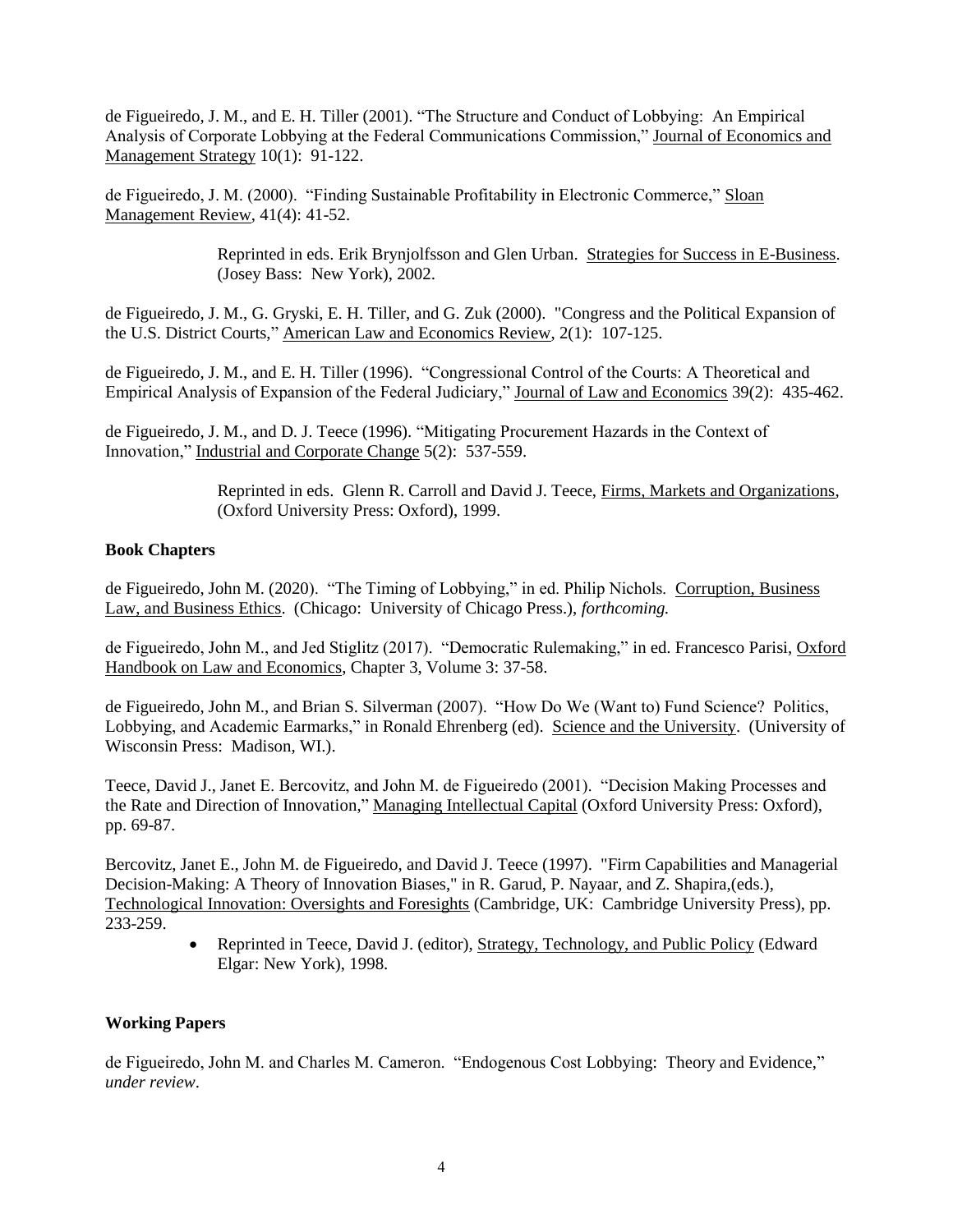Bolton, Alexander, John M. de Figueiredo, and David Lewis. "Elections, Ideology, and Turnover in the Federal Government," National Bureau of Economic Research Working Paper #22937, *under review*.

- Winner of the American Political Science Association, Public Administration Section, 2017 Herbert Kauffman Best Paper Award.

Cameron, Charles, John M. de Figueiredo, and David Lewis. "Public Sector Personnel Economics: Slackers, Zealots, Screening and Sorting," National Bureau of Economic Research Working Paper #22966, *under review*.

Bolton, Alexander, and John M. de Figueiredo. "Rising Wages and Human Capital in the Federal Government<sup>"</sup>

Bolton, Alexander, and John M. de Figueiredo. "The Gender Wage Gap in the Public Sector."

Cameron, Charles, and John M. de Figueiredo. "Informational Lobbying and Counter-Lobbying."

de Figueiredo, John M., and Davin Raiha. "Economic Influence Activities and Strategic Location of Investment."

### **Work in Progress**

Heilenday, Kevin, and John de Figueiredo. "Twobly v. Iqbal: Judicial Discretion in Civil Procedure."

de Figueiredo, John M. "Value Creation and Capture in Laws and Regulation."

de Figueiredo, John M., and Brian S. Silverman. "The Effect of Markets for Technology and Vertical Integration on Exit, Entry, and Price: An Empirical Analysis of the Laser Printer Industry."

#### **Professional Membership and Activities**

- Society for Institutional and Organizational Economics
	- o President, 2014-2015; President-Elect 2013-2014; Vice President, 2012-2013; Executive Committee, 2010-2012
	- o Conference Chair (250 people from 20 countries), June 2014
- Strategy Research Initiative
	- o Lifetime Fellow, 2012-present; Executive Board, 2012-2014; Membership Committee, 2009-2012; 2015-present
	- o Conference Chair, "Discontinuous Innovation: Theory and Practice" held at Harvard Business School, March 2014
- Strategy and the Business Environment Conference
	- o Conference Chair, 2009, 2017
	- o Program Committee Member, 2007-present
- Duke Law Conference on "Presidential and Judicial Oversight of Administrative Agencies"
	- o Conference Chair, April 2012
- Duke Law and Duke Fuqua International Finance Forum at DKU Campus, "Cross Border Investment and Private Equity in China"
	- o Conference Co-Chair, April 2015
- The 5<sup>th</sup> Annual Law and Economic Theory Conference, Duke University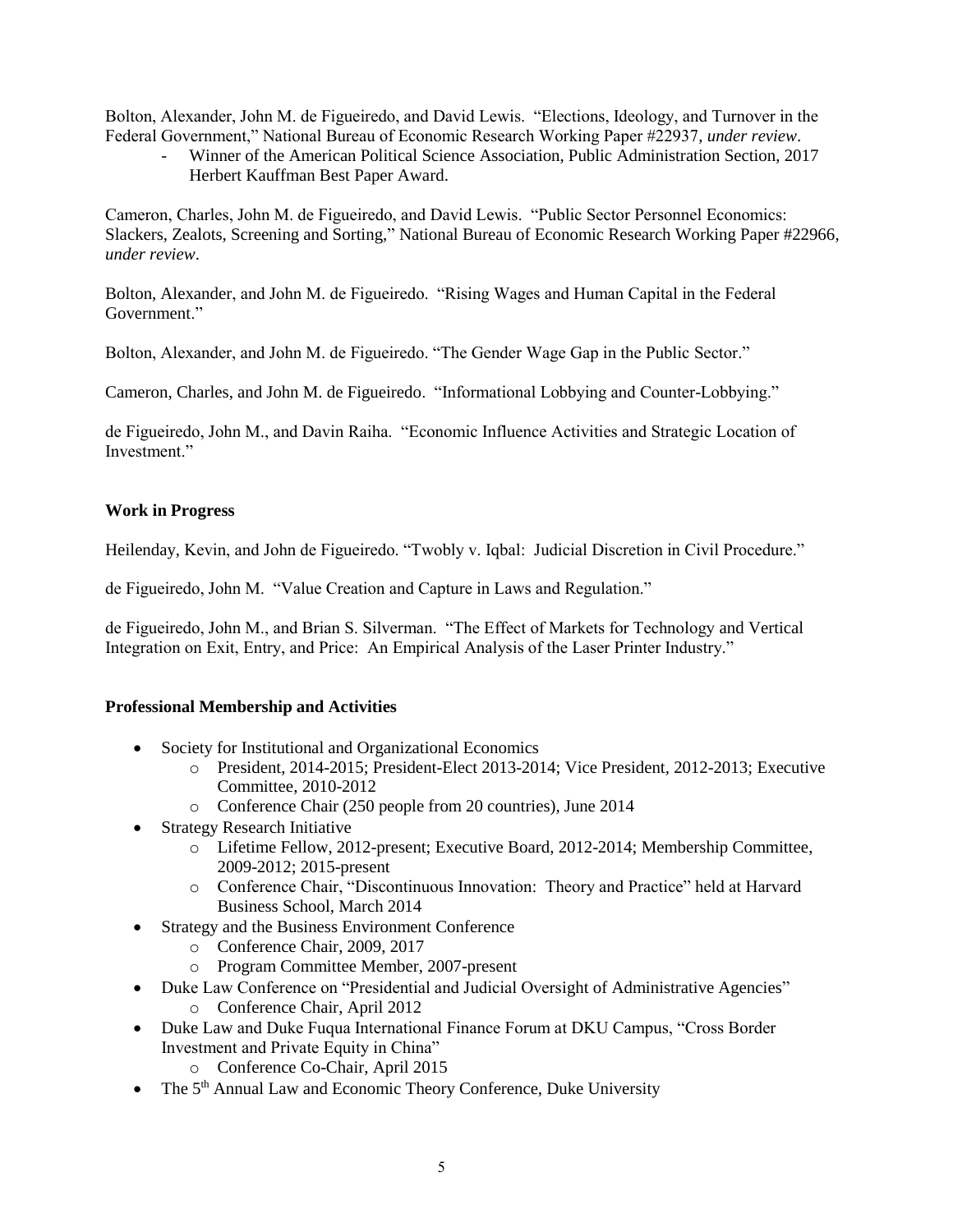- o Program Committee, December 2015
- Conference on Empirical Legal Studies
	- o Program Committee Member, 2016
- American Law and Economics Association
	- o Area Organizer, Legislation, Politics, Admin Law Division, 2002, 2007, 2009, 2013, 2018, 2019
- Academy of Management
	- o Business and Policy Division, Research Committee, 2007- 2009.
	- o Social Issues in Management, Best Dissertation Committee, 2007
- Editorial Board, Strategy Science, 2013-present
- Editorial Board, American Law and Economics Review, 2012-present.
- Editorial Board, Industrial and Corporate Change, 1999-present
- Editorial Board, SSRN Positive Political Theory and Law Journal, 2005-present
- Editorial Board, Business and Politics, 1999- 2014
- Editorial Board, Journal of Information Technology in Politics, 2007-2013.
- Member of American Economic Association, American Statistical Association, Academy of Management, American Political Science Association, American Law and Economics Association, Society for Institutional and Organizational Economics, and the Strategy Research Initiative

# **Research and Academic Awards and Grants**

- American Political Science Association, Public Administration Section, Herbert Kauffman Best Paper Award, 2017.
- National Science Foundation Grant, "An Integrated System for Public/Private Access to Large Scale, Confidential Social Science Data," (2015-2018) (with Jerry Reiter and Ashwin Machanavajjhala), \$1,498,683.
- Smith Richardson Foundation, "Developing, Managing, and Retaining Expert Human Capital in Public Agencies," (2014-2015) (with Charles Cameron and David Lewis), \$250,000
- National Science Foundation Grant "Effectiveness, Control and Competence in Public Agencies," (2011-2014) (with Charles Cameron and David Lewis), \$177,616
- Social Science and Humanities Research Council Grant (Canadian National Science Foundation), "Strategic Dynamics in Segmented Industries," (2008-2012) (with Brian Silverman), \$142,968
- Center for American Politics and Public Policy Fellow and Fellowship, UCLA (2008-2009)
- Price Center for Entrepreneurship Grant, UCLA (2007-2008, 2008-2009)
- Faculty Career Development Award, UCLA (2006-2007)
- Academic Senate COR Grant, UCLA (2006-2007)
- Program on Innovation, Management, and Organization Grant, MIT (2003-2004)
- Center for E-Business Vision Fund Grant, MIT (2000-2002)
- Industrial Performance Center Grant, MIT (Sloan Foundation Subgrant) (1998-2000)
- Center for Innovation in Product Development Grant, MIT (NSF Subgrant) (1997-2001)
- State Farm Foundation Fellowship (1996-97)
- John M. Olin Law and Economics Fellowship (1995)
- Bradley Foundation Fellowship (1994-95, 1996)
- Eugena Robles Graduate Fellowship (1992-1994)
- University of California Regents Fellowship (1992-1993) [declined]
- Summa Cum Laude, Undergraduate Thesis, Harvard University (1988)
- Kronfeld Prize in Economics, Harvard University (1988)
- John Harvard Scholarship (1987, 1988)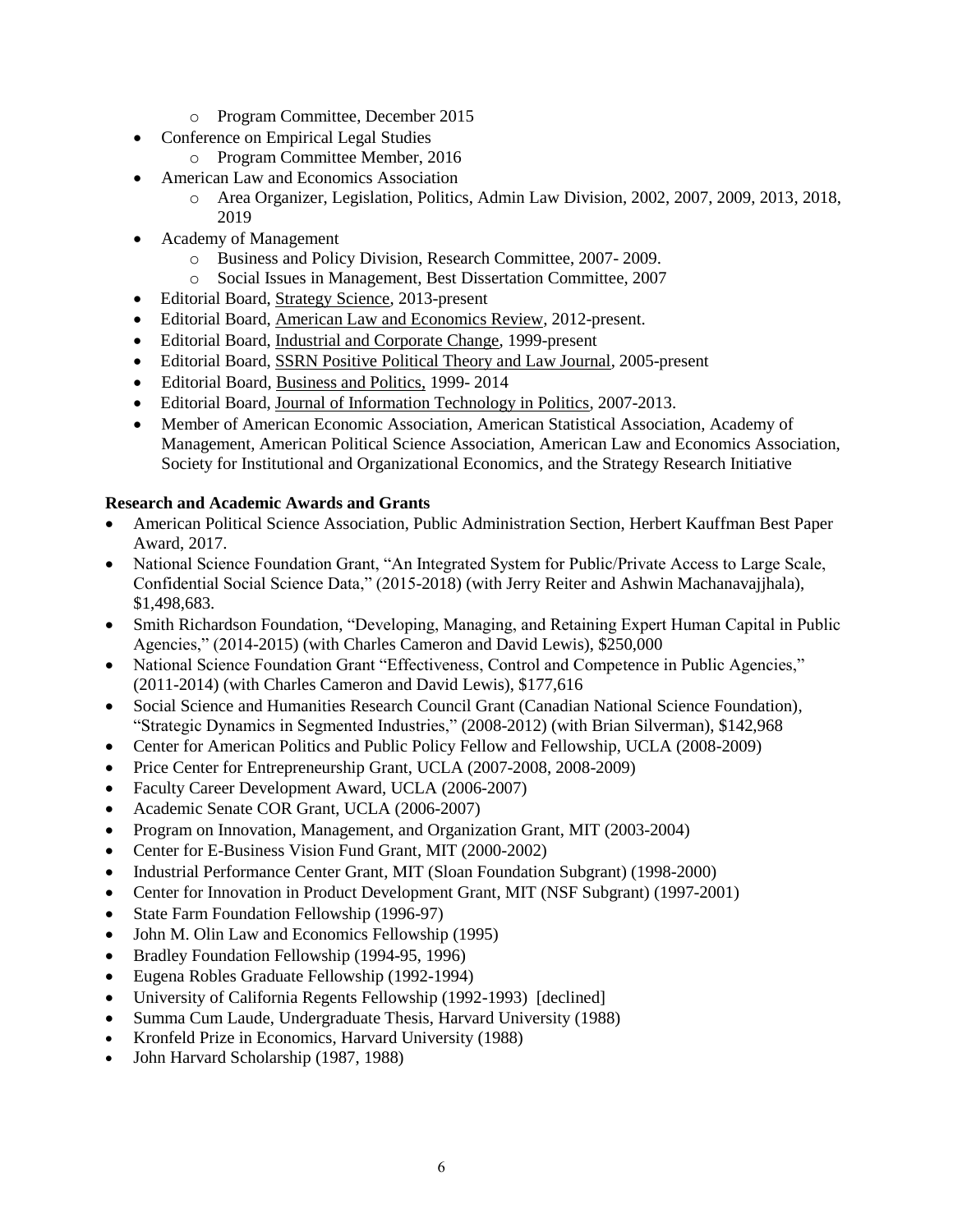#### **Recent Presentations**

### 2019

University of Chicago (4); Duke University; Princeton University; Harvard Law School (declined); Stockholm School of Economics, Society of Institutional and Organizational Economics; Copenhagen Business School, DRUID Conference; Academy of Management Meetings.

#### 2018

Stanford University (3); Princeton University; New York University; MIT Economics Department; Oxford University; Wharton School of Management; Society for Institutional and Organizational Economics (2); Academy of Management (3).

#### 2017

University of California, Berkeley Conference on Law, Economics, and Organizations; Duke Law School; University of Chicago, Booth Business School; George Mason Economics Department; CUNEF, Barcelona; Society of Institutional and Organizational Economics; Midwest Political Science Association

### 2016

Society for Organizational and Institutional Economics (formerly ISNIE); University of California, Davis; UC Berkeley-Sorbonne Conference on Institutions and Organizations; Midwest Political Science Association ; Southern Political Science Association; NBER Law and Economics Conference (discussant); NBER Organizational Economics Conference (discussant); American Political Science Association; Duke University Rethinking Regulation Seminar; Conference on Empirical Legal Studies; Office of Personnel Management

#### 2015

Northwestern University Kellogg School MEDS Political Economy Seminar; University of Michigan Department of Political Science; University of Toronto Rotman School; International Society of New Institutional Economics at Harvard Law School; European Society of New Institutional Economics in Corsica, France; Midwest Political Science Association; Tulane University; Duke University Research Computing Forum; Duke International Finance Forum in Kunshan, China; Strategy and Business Environment at Harvard Business School (discussant)

### 2014

Duke Law School; George Washington University Business School; Emory University; Office of Personnel Management; International Society of New Institutional Economics Conference; Midwest Political Science Association Annual Meeting

#### 2013

Institute for Advanced Study (2); Princeton University; New Institutional Economics Conference, University of Florence (2); DRUID Conference, Barcelona, American Political Science Association Annual Meetings

### 2012

Duke University Law School (2); Wharton School of Business; New Institutional Economics Conference, USC; Sorbonne (Paris 1) (2); University of California, Berkeley, Conference on Law, Economics and Organization.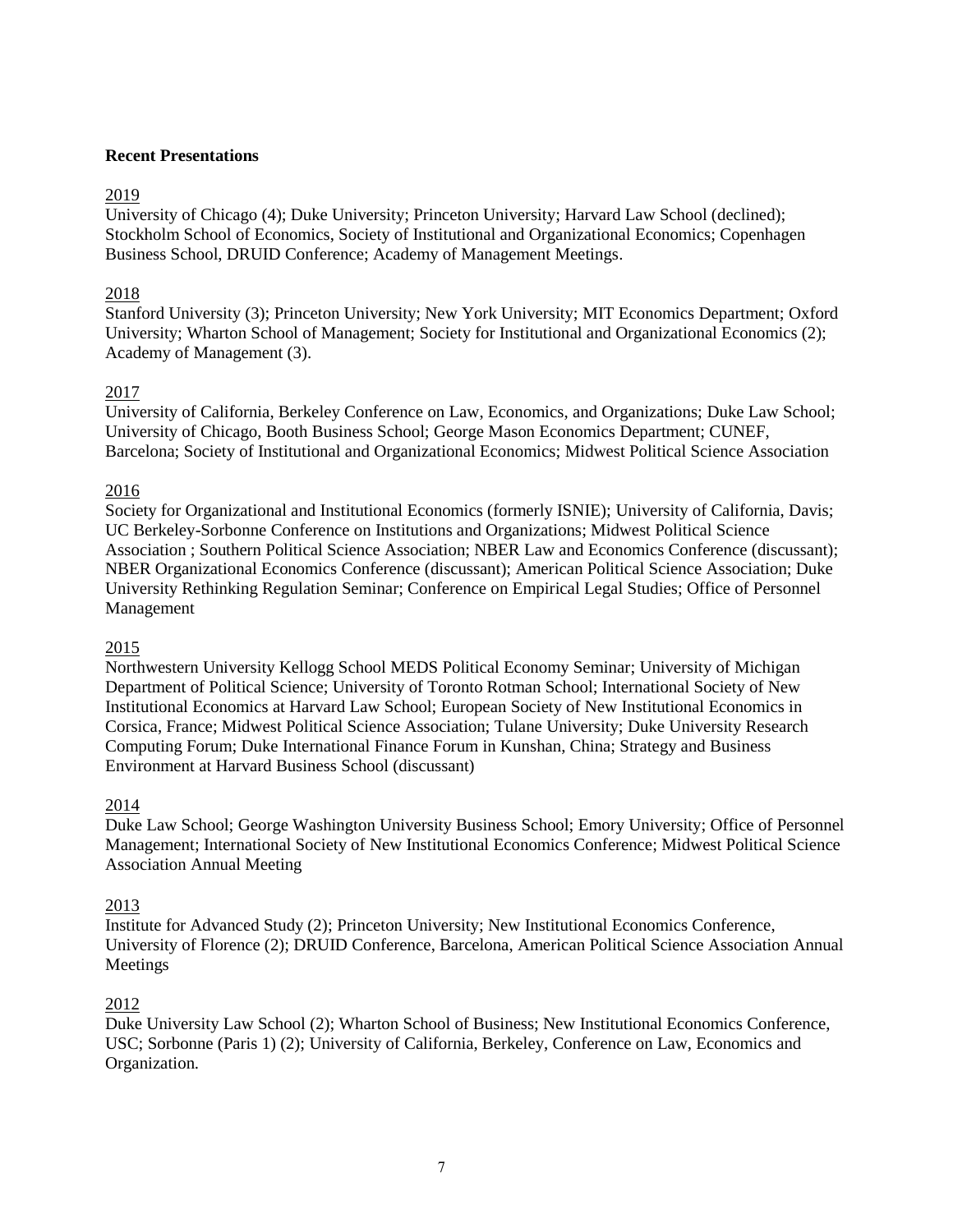# 2011

European Distinguished Lecturer in the Economics of Networked Industries (4 lectures at 4 universities in Paris), Sorbonne (Paris 1), Nanterre (Paris 10), Pantheon Assas (Paris 2), and Paris Sud (Paris 11); Georgia Tech Business School; Duke University Law School; New Institutional Economics Conference, Stanford University; Princeton University.

## 2010

Princeton University (2); Stanford Graduate School of Business; Northwestern Law School; University of Virginia; UCLA, American Association of Wine Economics; Academy of Management; New Institutional Economics Conference, Stirling University, Edinburgh, Scotland.

### 2009

Duke Fuqua School; Duke Law School; Duke Political Science Department; Wharton School of Management; Academy of Management; New Institutional Economics Conference, University of California, Berkeley; University of Southern California Law School; University of Texas; European School on New Institutional Economics, Corsica, France.

### 2008

University of Chicago Law School; Northwestern University Law School; Stanford University Law School; Duke University, National Bureau of Economic Research; University of Toronto Rotman School of Management (2); Israel International Strategy Conference, Tel Aviv, Israel; Markets for Technology and Industry Evolution Conference, Madrid.

### 2007

Marshak Lecture Series, UCLA; Indian Statistical Society; USC Law School, Academy of Management; International Conference on Business Management, Bangkok, Thailand

### 2006

UCLA, Stanford University, World Bank Conference in Tokyo, Japan, Washington University in St Louis (2), Academy of Management, American Law and Economics Association, Mitsubishi Bank Foundation New Perspectives in Management Conference in Tokyo, Empirical Legal Studies Conference.

### 2005

UCLA, Princeton University (2), Vanderbilt Law School, Georgia Tech, American University, Wharton School of Business, Washington University in St Louis, Academy of Management, Northwestern Law School (2), USC Law School (2), Caltech, University of Western Ontario, SMU, University of North Carolina, Duke University, President's Council of Economic Advisors, California Public Utilities Comm.

### 2004

UCLA, Massachusetts Institute of Technology, Harvard University, Wharton School of Business (2), University of Rochester, Washington University, American Law and Economics Association, Georgia Tech, American University, University of Michigan Law School, New York University Stern School, Harvard Law School, Columbia Business School.

### 2003

Harvard Business School (2), Harvard University (2), Cornell University, American Political Science Association, American Law and Economics Association, University of Southern California, Vanderbilt.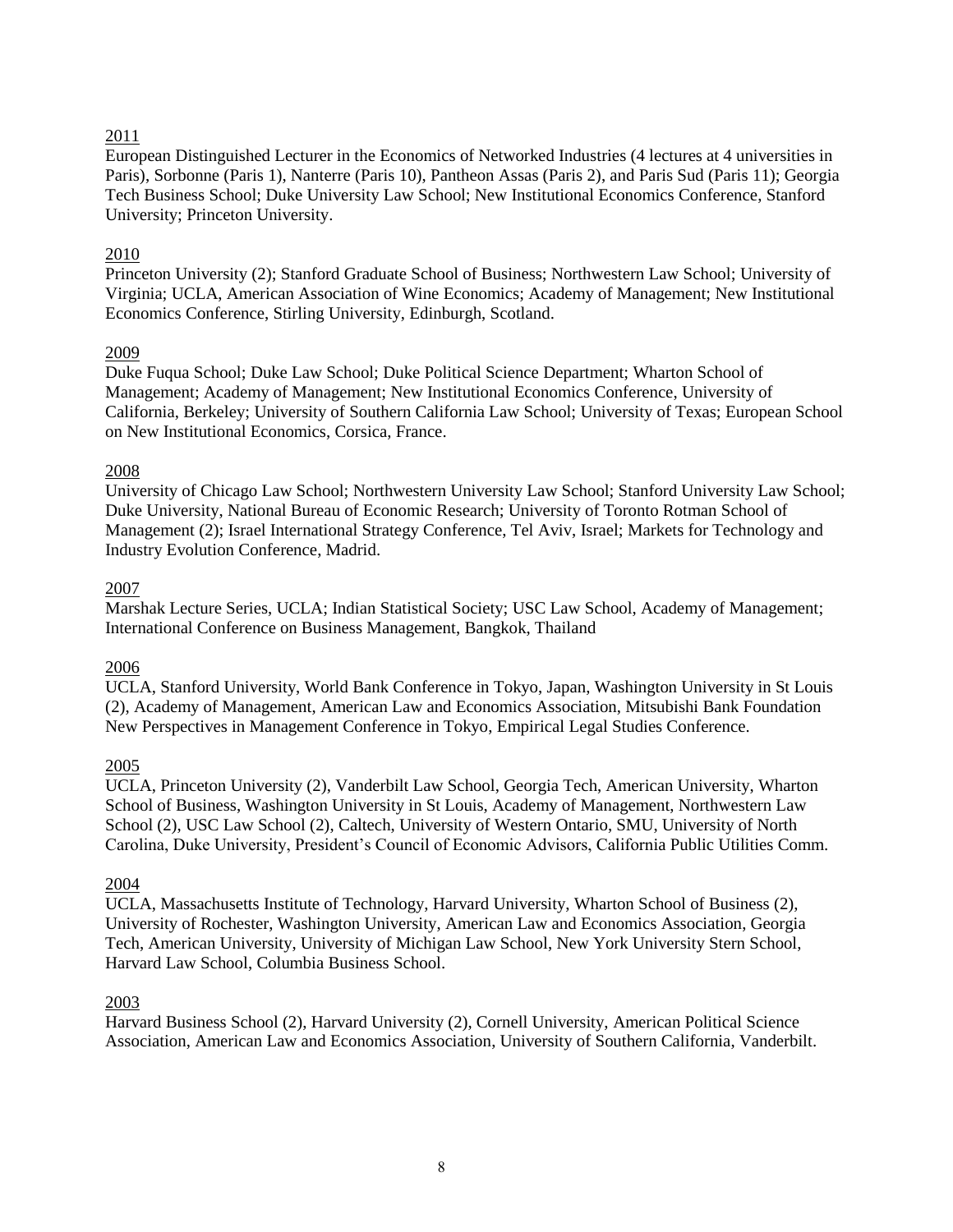## 2002

California Institute of Technology, Carnegie Mellon, George Mason University, Harvard Kennedy School of Government, Harvard Law School, Harvard University, Massachusetts Institute of Technology (2), National Bureau of Economic Research (3), Northwestern University, Stanford University, University of California (Berkeley), University of Chicago, University of Southern California.

### 2001

Harvard University, Massachusetts Institute of Technology, University of California (Berkeley) (3), Georgetown Law School (2), University of Utah, Wharton School of Business, Columbia University, University of Texas, Academy of Management (3), Midwest Political Science Association

### 2000

Wharton School of Business (2), University of Texas, Federal Communications Commission, Massachusetts Institute of Technology (2), Brookings Institution, Telecommunications Policy Research Council (2), Academy of Management (2)

#### 1999

Massachusetts Institute of Technology (2), University of California (Berkeley) (2), University of Pennsylvania Law School, Harvard University (2), National Bureau of Economic Research, University of Georgia, Telecommunications Policy Research Council, American Political Science Association (2), American Law and Economics Association

### **Teaching**

#### Awards

| 2009 | Professor of the Year (Citibank Award - awarded by Faculty – all programs) |
|------|----------------------------------------------------------------------------|
|      | Anderson School of Management, UCLA                                        |

- 2008 Professor of the Year, Full-Time MBA Program (awarded by MBA students) Anderson School of Management, UCLA
- 2007 Professor of the Year, Evening MBA Program (awarded by FEMBA students) Anderson School of Management, UCLA
- 2006 Assistant Professor of the Year (Robbins Award awarded by Faculty all programs) Anderson School of Management, UCLA
- 2004 Professor of the Year, Runner-Up (awarded by MBA students) Sloan School of Management, MIT

Stanford Business School

StratMgt 207 Strategic Leadership (MBA Core) (2017)

#### Duke Law School

| Law $203$ | Business Strategy for Lawyers (2010-2016, 2018-2019) |
|-----------|------------------------------------------------------|
|-----------|------------------------------------------------------|

- Law 302 Integrating Business, Political and Legal Strategy (2010)
- Law 319 Analytical Methods (2011, 2013-2016, 2018-2019)
- Law XYZ Economics and Statistics for Judicial Decision-Making (2012, 2014, 2016, 2019)
- Law 523 Strategies in Administrative Law (2009, 2010)

Duke Fuqua School of Business

Strategy 841 Strategy Implementation (2013-2015, 2018-2019)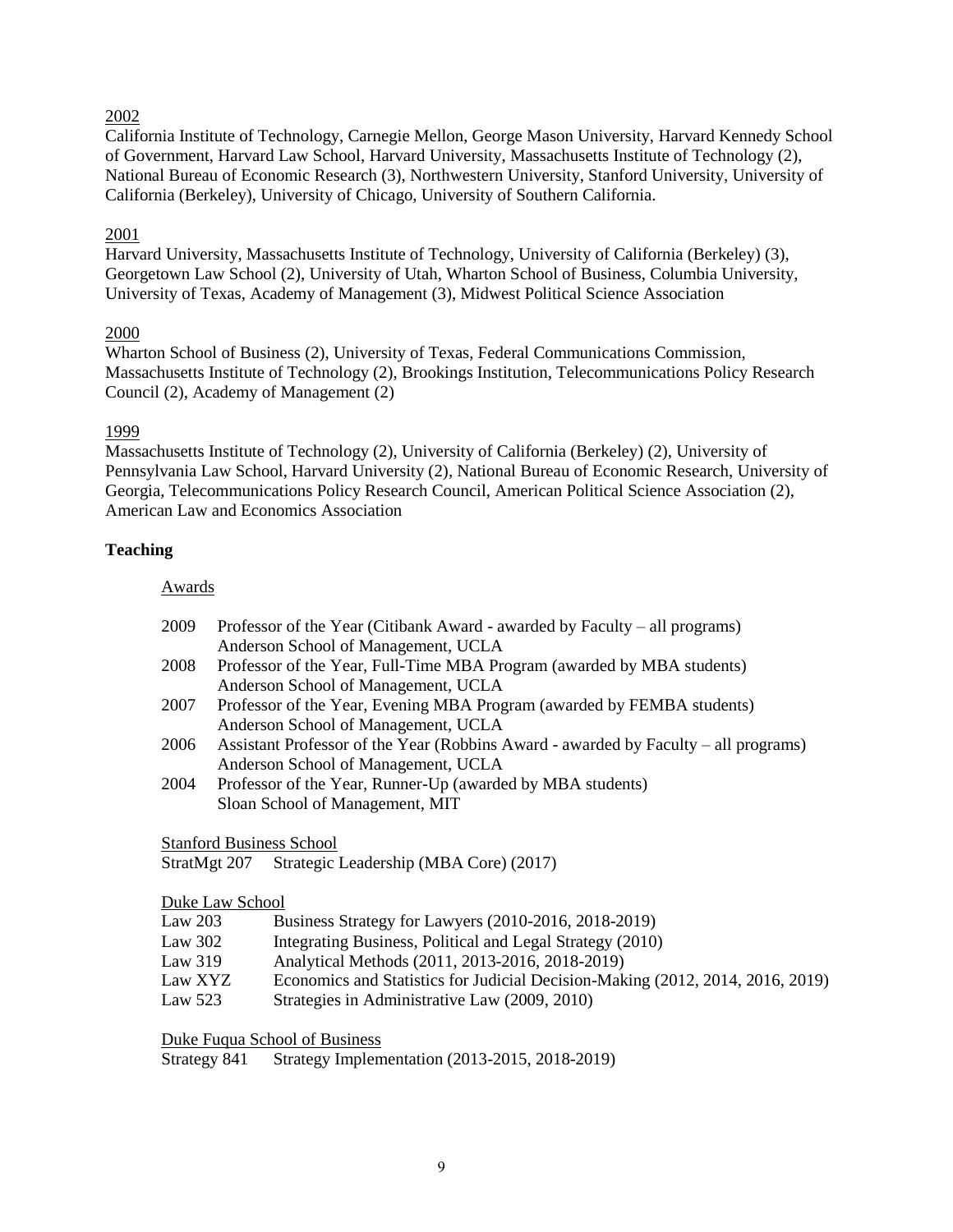UCLA Anderson School (MBA)

MGMT 420 Strategic Management (MBA/FEMBA Core Class) (2006-2008)

MGMT 298D Non-Market (Political and Legal) Strategy (MBA/FEMBA Elective Class) (2006-2009)

MGMT 298X Research in Strategic Management (PhD) (2006-2008)

MGMT 455E China in the Global Economy (2010)

UCLA Law School

Law 235 Business Strategy for Lawyers (2009, Spring and Fall)

Princeton Woodrow Wilson School (MPA)

WWS 516 Business, Politics and the Law (2005)

MIT Sloan School (MBA and PhD)

15.900 Strategic Management (MBA Core Class) (1997-2002, 2004)

15.991 Nonmarket and Institutional Strategy (MBA Elective) (2002-2003)

15.949 Doctoral Research in Strategic Management (1998-2001, 2003)

15.967 Doctoral Seminar in Nonmarket and Integrated Strategy (2000)

#### **Service**

Duke Campus Level

Academic Programs Committee, 2018-2021 Research Computing Advisory Committee, 2015-present Fellow, Institute for Innovation and Entrepreneurship, 2015-present Researcher, Social Science Research Institute, 2012 – present

### Duke Law School

Alumni and Development, 2018-present, 2019-present (Chair) Library and Technology Committee, 2018-2019 SJD Committee, 2013-2017, 2018-present (Chair) Law and Entrepreneurship Steering Committee, 2010-present Junior Faculty Mentorship Committee, 2010-2012, 2016-2019 Lateral Appointments Committee, 2010-2012 Visiting Assistant Professor Committee, 2015-2016 (Chair)

#### UCLA Campus Level

Anderson School Dean Reappointment Committee, 2009-2010

#### UCLA Anderson School of Management

Faculty Executive Committee (Elected), 2009-2012 (stepped down 2010) - Finance and Budget Subcommittee Fully-Employed MBA Expansion Ad Hoc Committee, 2007-2008 Teaching Committee, 2006-2008 Various Ad Hoc Appointment Committees, 2006-2010

# UCLA Anderson School of Management and UCLA Law School

Faculty Co-Director, JD-MBA Program, 2007-2010

Faculty Co-Head, Law, Economics, and Organization Seminar, 2006-2010 Various Ad Hoc Law School Appointment Committees, 2007-2010